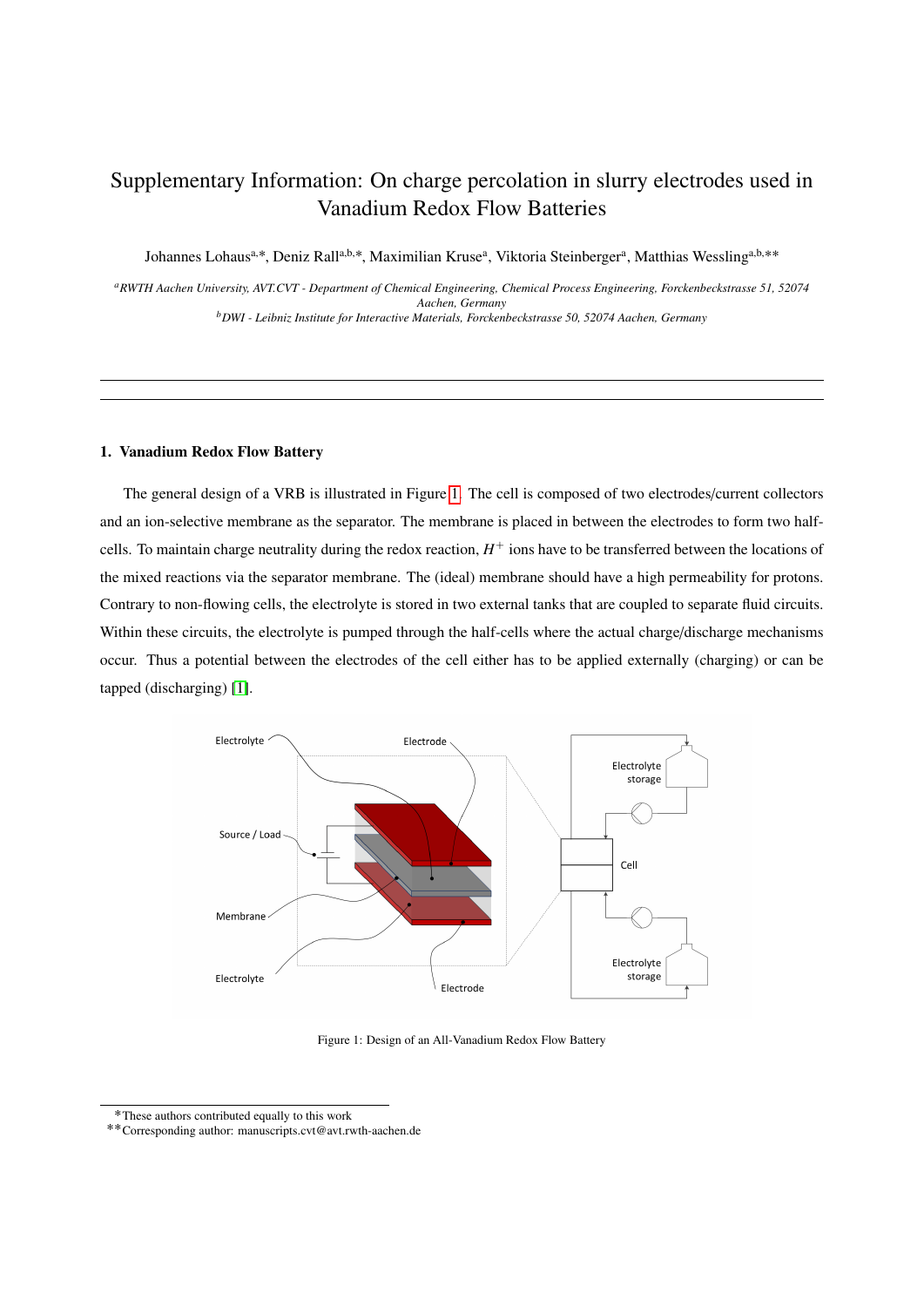#### 2. CFD DEM modeling

This study uses the CFDEM  $\textcircled{\tiny{\textcircled{\tiny{\textcirc}}}}$  framework, which combines OpenFoam  $\textcircled{\tiny{\textcircled{\tiny{\textcirc}}}}$  and LIGGGHTS  $\textcircled{\tiny{\textcircled{\tiny{\textcirc}}}}$ . The volumeaveraged Navier-Stokes equations determines the flow of the fluid phase [\[2,](#page-8-1) [3\]](#page-8-2):

$$
\frac{\partial \alpha_f}{\partial t} + \nabla \cdot (\alpha_f u_f) = 0 \tag{1}
$$

$$
\frac{\partial \alpha_f u_f}{\partial t} + \nabla \cdot (\alpha_f u_f u_f) = -\alpha_f \nabla \frac{p}{\rho_f} - R_{pf} + \nabla \cdot \tau \tag{2}
$$

*p* and  $u_f$  are the pressure and the velocity of the fluid phase.  $\alpha_f$  is the local volume fraction of the fluid within the suspension and  $\tau = v_f \nabla u_f$  its stress tensor.  $R_{pf}$  is a source term to consider the momentum exchange between the liquid and the solid phase. This quantity arises from velocity differences between the phases and primarily causes a drag force on the particles. Under the assumption of a drag force dominance, the momentum exchange can be calculated as [\[2\]](#page-8-1):

$$
R_{pf} = K_{pf}(u_f - u_p) \tag{3}
$$

$$
K_{pf} = \begin{cases} \frac{3}{4} C_d \frac{\alpha_f (1 - \alpha_f) u_f - u_p}{d_p} \alpha_f^{-2.65}, & \alpha_f > 0.8\\ 150 \frac{(1 - \alpha_f)^2 v_f}{\alpha_f d_p^2} + 1.75 \frac{(1 - \alpha_f) u_f - u_p}{d_p}, & \alpha_f \leq 0.8 \end{cases}
$$
(4)

Furthermore it is:

$$
C_d = \frac{24}{\alpha_f Re_p} \Big[ 1 + 0.15 (\alpha_f Re_p)^{0.687} \Big]
$$
 (5)

$$
Re_p = \frac{u_f - u_p}{v_f} d_p \tag{6}
$$

where  $u_p$  is the particle velocity,  $d_p$  its diameter.  $Re_p$ ,  $K_{pf}$  and  $C_d$  donate the particle Reynolds number, the momentum exchange coefficient and the drag coefficient, respectively. Generally the trajectory of a distinct particle is calculated from Newton's law and the principle of angular momentum [\[2\]](#page-8-1):

$$
m\ddot{x} = F_n + F_t + F_b + F_f \tag{7}
$$

$$
I\frac{d\omega}{dt} = r \times F_t + T_r \tag{8}
$$

Thereby *m* and  $\ddot{x}$  refer to the particle mass and acceleration, respectively. The forces acting on the particle can be subdivided into the mechanical contact forces  $F_n$  (normal) and  $F_t$  (tangential), the fluid force  $F_f$  and the sum of other body forces *FB*. The latter comprises e.g. Van der Waals interactions. Regarding the equation for the angular velocity, *r* is the radius and  $T_r$  an additional momentum due to rolling friction [\[2–](#page-8-1)[4\]](#page-8-3).

The contact forces  $F_n$  (normal) and  $F_t$  (tangential) are approximated by a spring-dashpot-model. Thereby, the model bases on non physical interpenetrations of contacting surfaces. The normal contact force is calculated as following: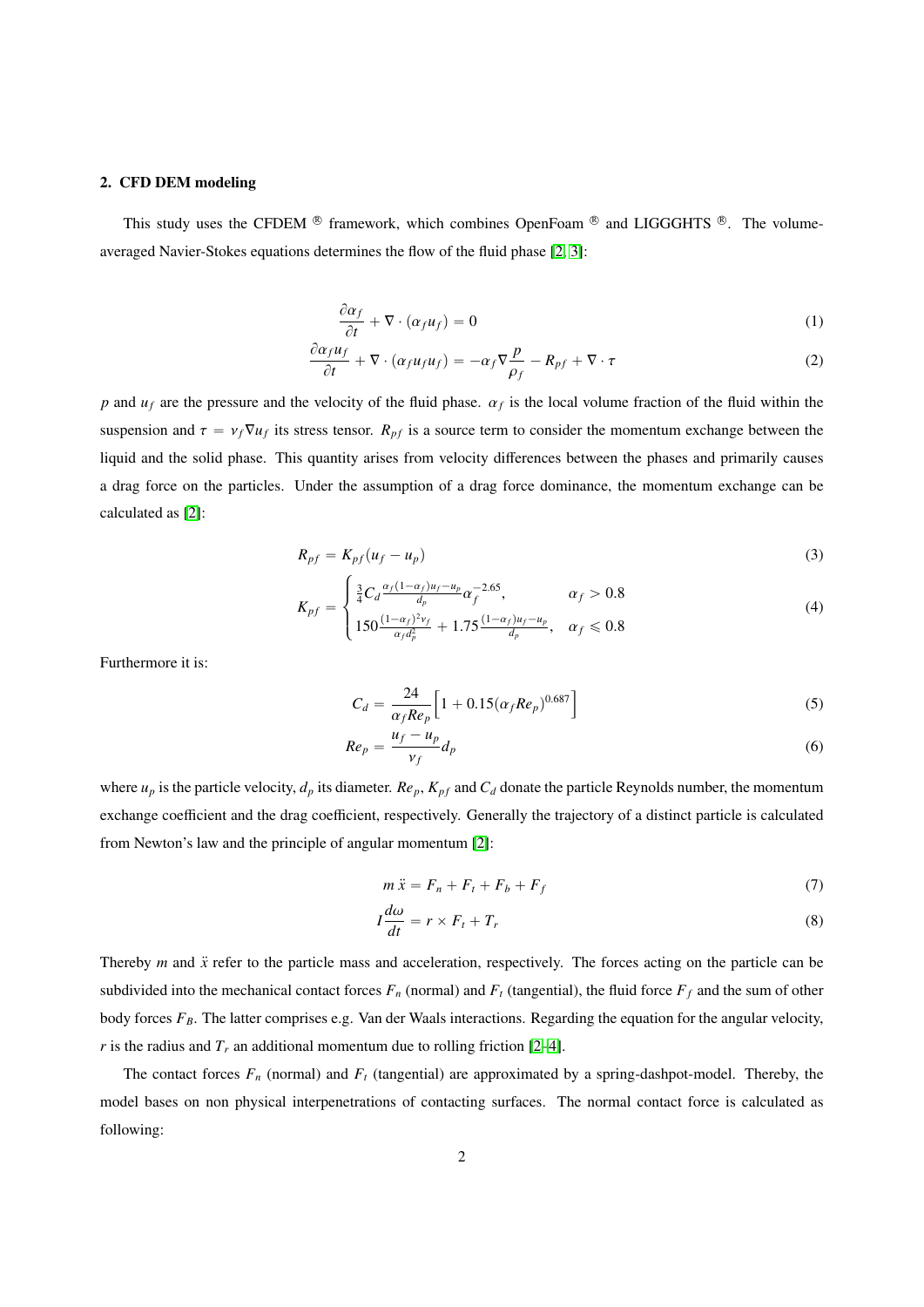$$
F_n = -k_n \delta_n + c_n \delta u_n \tag{9}
$$

where  $\delta_n$  is the normal overlap and  $\delta u_n$  the velocity difference of the intersecting surfaces. In addition,  $k_n$  is the normal spring coefficient and *c<sup>n</sup>* the damper coefficient.

These coefficients are derived from the mechanical properties of the intersecting bodies [\[2,](#page-8-1) [5,](#page-8-4) [6\]](#page-8-5):

$$
k_n = \frac{4}{3} Y^* \sqrt{R^* \delta_n}
$$
 (10)

$$
c_n = -2\sqrt{\frac{5}{6}\beta\sqrt{S_n m^*}}
$$
\n(11)

with:

$$
S_n = 2Y^* \sqrt{R * \delta_n} \tag{12}
$$

$$
\beta = \frac{\ln(e_r)}{\ln^2(e_r) + \pi^2}
$$
\n(13)

$$
\frac{1}{Y^*} = \frac{1 - v_1^2}{Y_1} + \frac{1 - v_2^2}{Y_2} \tag{14}
$$

$$
\frac{1}{R^*} = \frac{1}{R_{p,1}} + \frac{1}{R_{p,2}}, \quad \frac{1}{m^*} = \frac{1}{m_1} + \frac{1}{m_2}
$$
(15)

Here  $R_p$  denotes the particles' radius, *m* their mass, *Y* the Young's modulus, *v* the Poisson ratio and  $e_r$  the coefficient of restitution.

Moreover, the tangential contact force is calculated in a similar way:

$$
F_t = min\left\{ \left[ k_t \int_{t_{c,0}}^t \Delta u_t dt + c_t \Delta u_t \right], \mu F_n \right\}
$$
 (16)

It should be noted that the tangential spring deflection is calculated from the temporal integral of the intersecting bodies' tangential velocity difference. Again, the spring and damper coefficients are calculated from mechanical properties [\[2,](#page-8-1) [5,](#page-8-4) [6\]](#page-8-5):

$$
k_t = 8G_S^* \sqrt{R^* \delta_n} \tag{17}
$$

$$
c_t = -2\sqrt{\frac{5}{6}}\beta\sqrt{S_t m^*}
$$
\n(18)

with:

$$
S_t = 8G_S^* \sqrt{R * \delta_n} \tag{19}
$$

$$
\frac{1}{G_S^*} = \frac{2(2 - \nu_1)(1 + \nu_1)}{Y_1} + \frac{2(2 - \nu_2)(1 + \nu_2)}{Y_2} \tag{20}
$$

where  $G_S$  is the shear modulus.

In addition to the contact mechanics, the modeling approach incorporates colloidal interactions namely the DLVO theory. The DLVO theory combines the van der Waals and double layer potential. Since VRFB work at high electrolyte concentrations  $(> 1M)$  the double layer interactions can be neglected due to charge screening.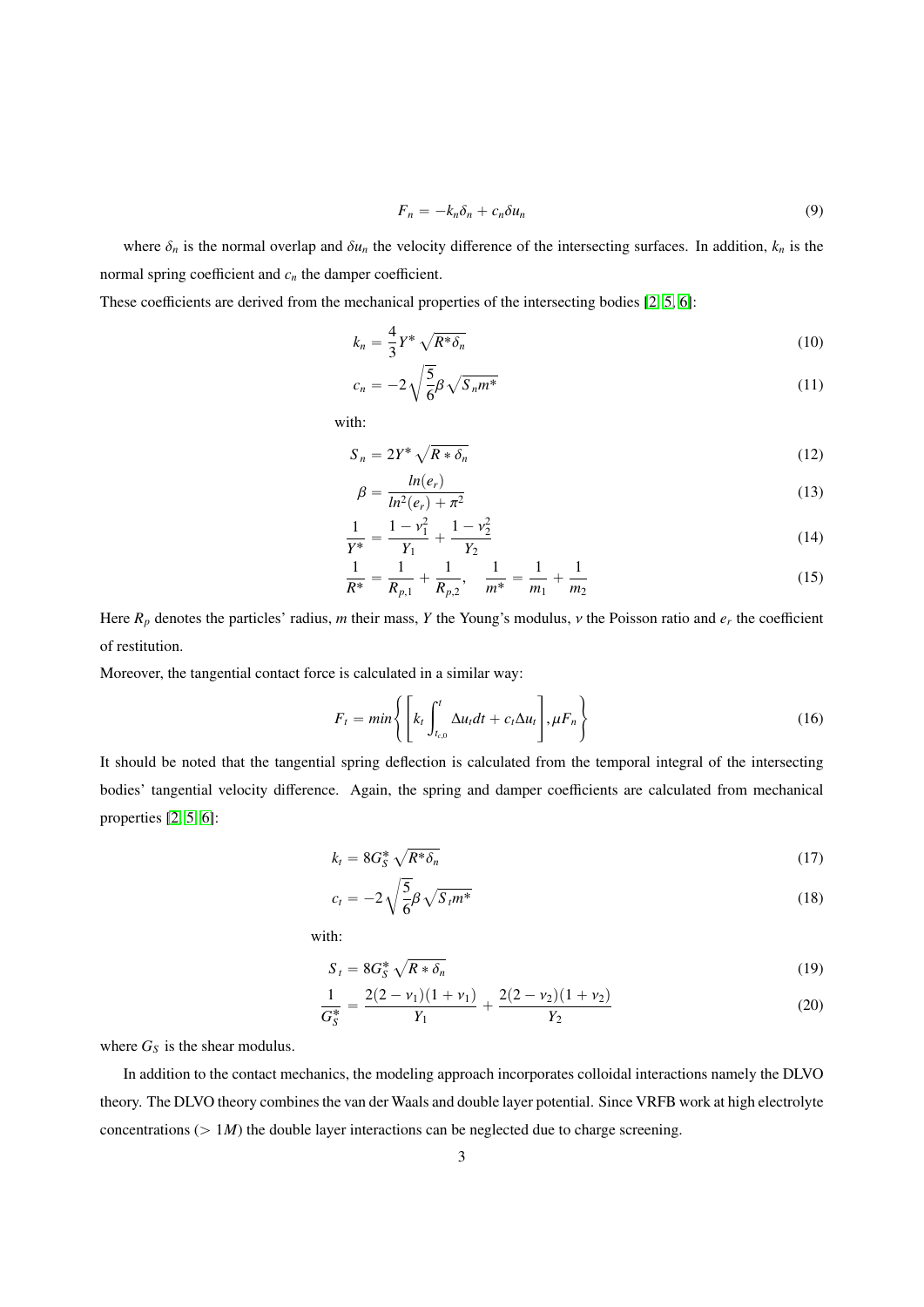The van der Waals potential determined by Hamaker [\[7\]](#page-8-6) between two spheres (S) with radii *a* whose surfaces are separated by the distance *D* is given by

$$
W_{\text{VDW}}^{\text{SS}}(D) = -\frac{A}{6} \left\{ \frac{2a^2}{D(4a+D)} + \frac{2a^2}{(2a+D)^2} + \ln \frac{D(4a+D)}{(2a+D)^2} \right\}
$$
(21)

and for a sphere and an infinite flat plate (P) by

$$
W_{\text{VDW}}^{\text{SP}}(D) = -\frac{A}{6} \left\{ \frac{a}{D} + \frac{a}{D+2a} + \ln \frac{D}{D+2a} \right\}.
$$
 (22)

One can compute the force acting on a sphere in such a potential field using the relation

$$
F(D) = -\nabla W(D),\tag{23}
$$

where  $∇$  denotes the spatial gradient.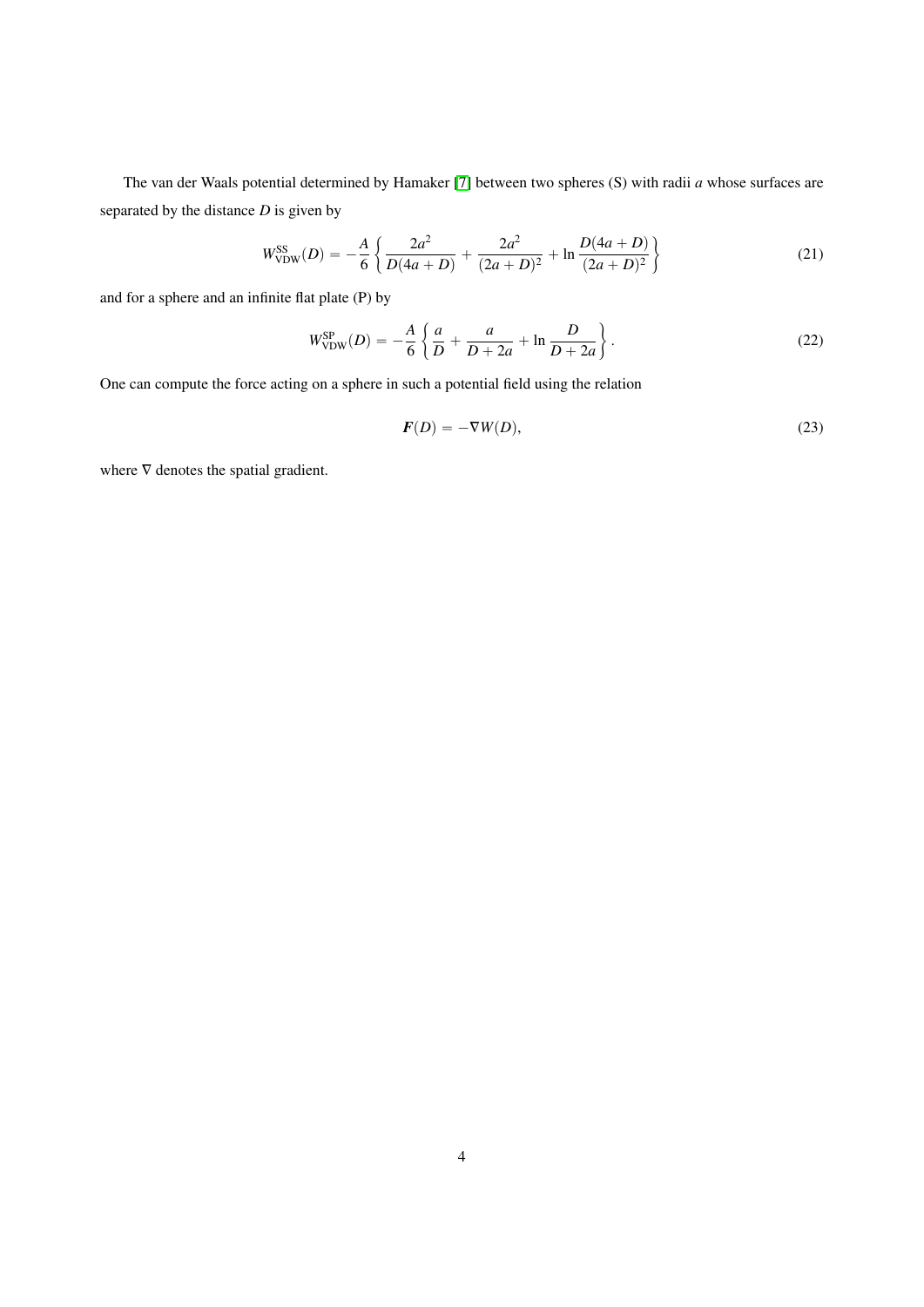### 3. Work flow of the simulation model

<span id="page-4-0"></span>Summarized, Figure [2](#page-4-0) shows the working flow of the simulation model indicating the path of the coupling scheme.



Figure 2: Program structure for the coupled fluid particle simulation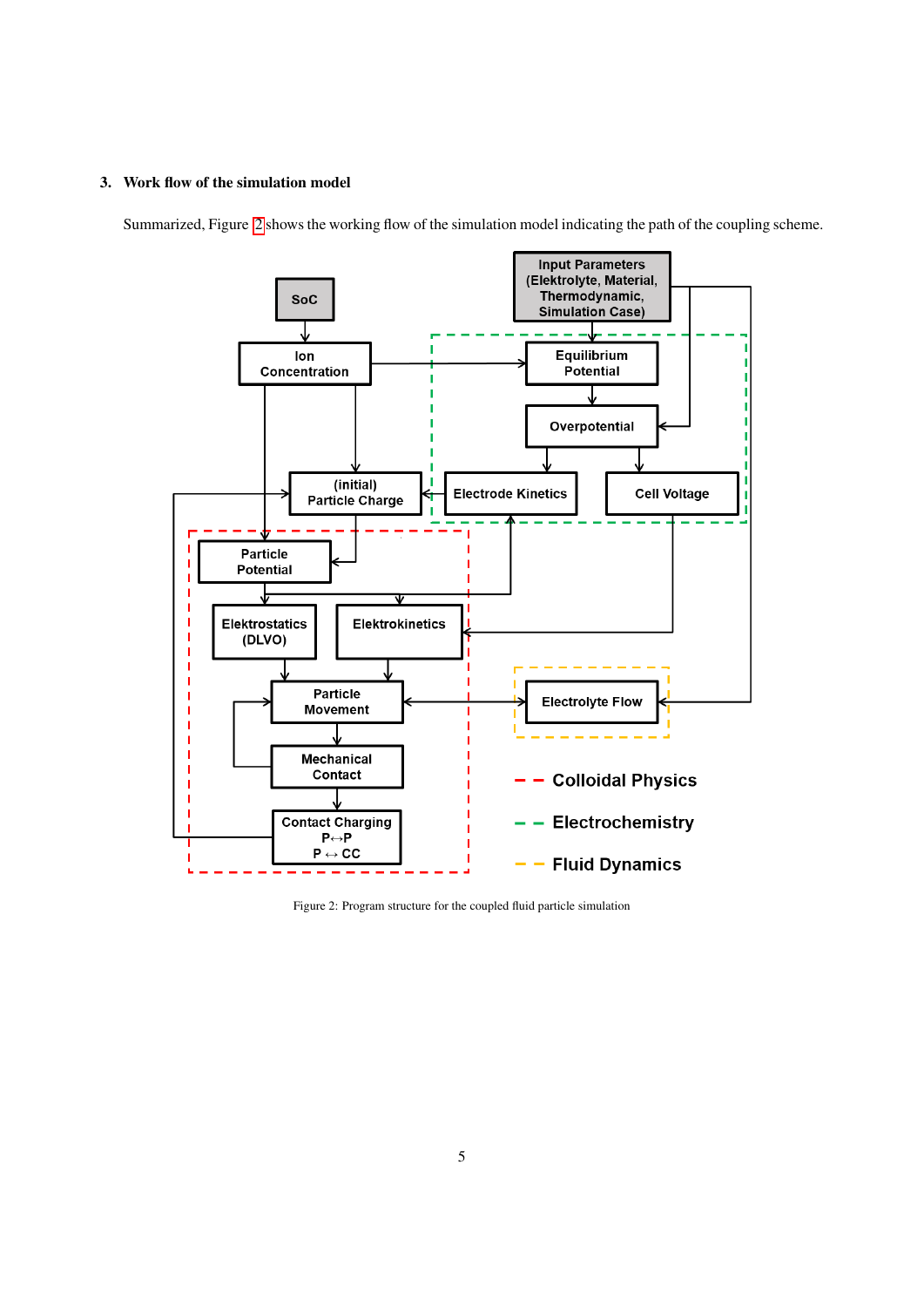#### 4. Electrochemistry in the battery cell

The charge transfer takes place during contact of particles with the current collector or among one another. An instant charge transfer is assumed. By contact between a particle with the current collector, we assume the particle adopts the potential of the current collector. In the case of a particle-particle contact a charge balancing model is applied, where both particles adopt the arithmetic average of their potentials before contact. The kinetics of charge distribution in a material has to be considered qualitatively to assess the reasonableness of this concept. They can be characterized by the so-called charge relaxation time. The relaxation time denotes the period a system requires to reach equilibrium after a deviation from the latter. Concerning charge relaxation, this is the duration of the compensation of electric potential gradients within the material in accordance with Gauss's law [\[8\]](#page-8-7). For conductors, this time is of the order of  $10^{-17}$  to  $10^{-19}$  seconds [\[9\]](#page-8-8). On the contrary, the contact duration has to be evaluated as the amount of time available for the charge transfer. It can be derived from the Hertz model [\[5,](#page-8-4) [6\]](#page-8-5):

$$
t_c = 2.87 \left[ \frac{m^{*2}}{R^* y^{*2} v_{max}} \right]^{0.2}
$$
 (24)

Here,  $v_{max}$  is the maximum normal velocity difference during contact. The effective quantities  $m^*$ ,  $R^*$  and  $E^*$  donate the equivalent mass, radius and the Young's modulus of two contacting bodies [\[10\]](#page-8-9). For typical values, the Hertzian contact time is in the order of  $10^{-5}$  to  $10^{-8}$  seconds. Consequently, the kinetics of the charge transfer are fast compared to the duration of the contact and their neglect, which agrees with literature findings [\[11\]](#page-8-10).

The conductive particles store electric charge in the electrostatic double layer. The electrostatic double layer base on the assumption that the excess charge of a surface in a liquid is compensated by counter ions bound to the surface as well as form a diffusive layer around the surface (Gouy-Chapman-Stern Theory) [\[12](#page-8-11)[–14\]](#page-8-12). The electric charge stored in the double layer contains a rigid part with capacitor-like behavior, also called the Stern or Helmholtz layer, followed by a diffusive part obeying the laws of the Poisson-Boltzmann theory.

For higher electrolyte concentrations as they occur in a VRB, the counterions are compressed to the particle surface. The counter ions mainly bound rigidly onto the surface. This phenomenon is confirmed by the development of the double layer capacity [\[12,](#page-8-11) [13\]](#page-8-13). Therefore, equation [25](#page-5-0) derived from the model of the parallel plate capacitor [\[12,](#page-8-11) [13,](#page-8-13) [15\]](#page-8-14):

<span id="page-5-0"></span>
$$
\sigma = \frac{\epsilon_r \epsilon_0}{d_{HH}} \psi \tag{25}
$$

is used to determine the correlation between charge and potential of the particles. Here,  $\sigma$  is the charge density of the considered body,  $\epsilon_r$ ,  $\epsilon_0$  are the relative permittivity of the surrounding medium and the electric constant and  $\psi$  signs for the potential. The size of the Stern layer  $d_{HH}$  depends on the electrolyte concentration and can be up to the size of several radii of the involved molecular species [\[16,](#page-8-15) [17\]](#page-8-16). For the description of the kinetics of the electrochemical conversion can be derived from the theory of homogeneous reactions. The reaction kinetic in the electrochemical cell is described by the modified Butler Vollmer equation: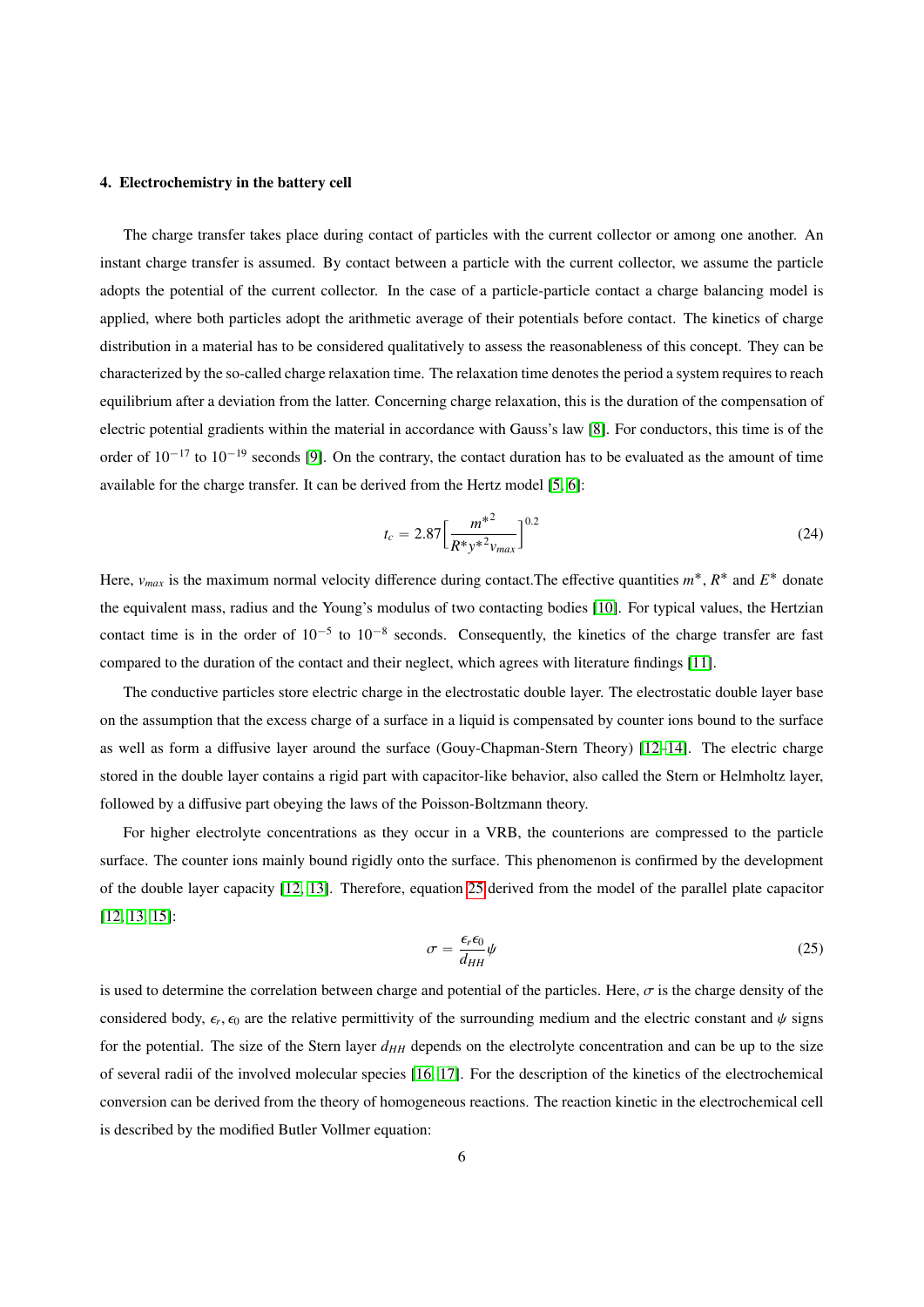$$
i = A_s F k c_{II}^{\alpha_c} c_{III}^{\alpha_a} \left[ \frac{c_{III}^S}{c_{III}} exp\left(-\frac{\alpha_c F \eta}{RT}\right) - \frac{c_{II}^S}{c_{II}} exp\left(\frac{\alpha_a F \eta}{RT}\right) \right]
$$
(26)

where the Roman indices stand for the equivalent vanadium species and the exponent *S* denotes their concentration at the electrode surface. Moreover, the overpotential  $\eta$  means the potential difference between the inner electrode surface and the electrolyte concentration at its outer surface, which is non-zero due to excess concentration of ions. As simplification we assumed that the mass transfer of Va ions is much faster than the reaction kinetics leading to  $\frac{c_i^s}{c_i} = 1$ . This is valid if we assume that the redox reaction only occurs at the particles surface. If we further assume only diffusive transport to the particle surface, we can apply a Sherwood correlation for the mass transfer to our model. In simulations, we do not observe any mass transfer limitations. However, we do not consider redox reactions in the porous structure of the particle. In this case, mass transfer limitations may play a significant role because the diffusion path increases.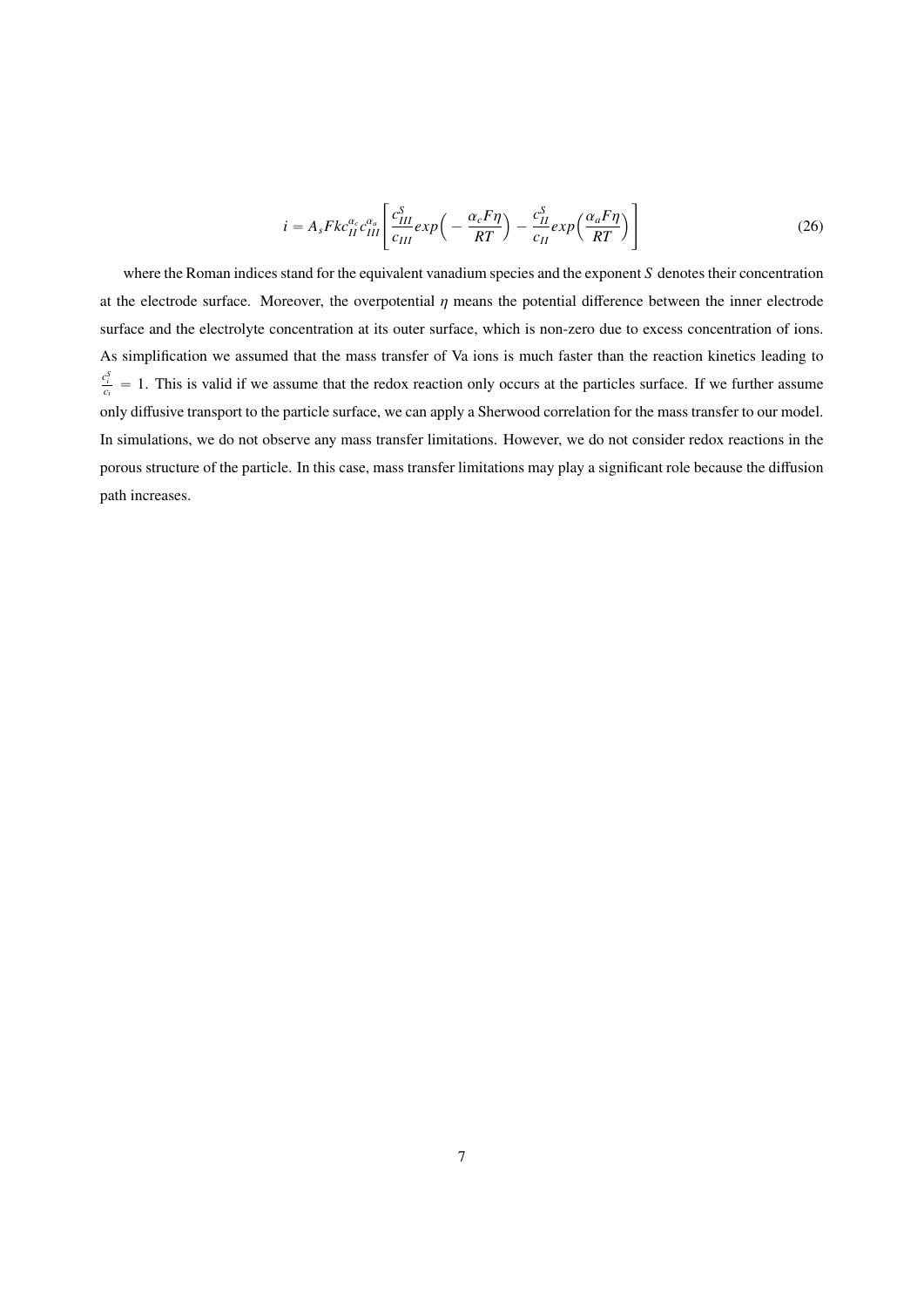## 5. Simulation settings

| Parameter                            | Symbol                  | Value                 | Unit                          |
|--------------------------------------|-------------------------|-----------------------|-------------------------------|
| Flow velocity                        | $\boldsymbol{u}$        | 1                     | mm s                          |
| Particle radius                      | $\overline{a}$          | 10                    | μm                            |
| Young modulus                        | E                       | $1 \times 10^8$       | Pa                            |
| Poisson ratio                        | $\tilde{\nu}$           | 0.45                  |                               |
| Coefficient of restitution           | $\epsilon$              | 0.85                  |                               |
| Friction coefficient                 | $\mu_f$                 | 0.5                   |                               |
| Particle density                     | $\rho_P$                | 1000                  | $\text{kg m}^{-3}$            |
| Particle volume fraction             | $V_{\text{P,fraction}}$ | $10 - 35$             | vol $%$                       |
| Vanadium concentration               | $c_V$                   | 2.8                   | $mol L^{-1}$                  |
| Permittivity of electrolyte solution | $\epsilon_{\text{r}}$   | 90                    |                               |
| Anodic transfer coefficient          | $\alpha_{\rm a}$        | 0.5                   |                               |
| Cathodic transfer coefficient        | $\alpha_c$              | 0.5                   |                               |
| Active surface                       | $A_{s}$                 | 1.4                   | $m^2 g^{-1}$                  |
| Size of Stern layer                  | $d_{hh}$                | 0.1                   | nm                            |
| Overpotential                        | η                       | $-0.1$                | V                             |
| Standard rate constant               | $\boldsymbol{k}$        | $1.7 \times 10^{-7}$  | $\mathrm{m}\,\mathrm{s}^{-1}$ |
| Hamaker constant                     | A                       | $1.4 \times 10^{-20}$ | J                             |
| DEM-time step                        | $\Delta t$ dem          | $1.0 \times 10^{-8}$  | S                             |
| CFD-time step                        | $\Delta t_{\text{CFD}}$ | $1.0 \times 10^{-6}$  | S                             |
|                                      |                         |                       |                               |

Table 1: Parameters applied in the simulation